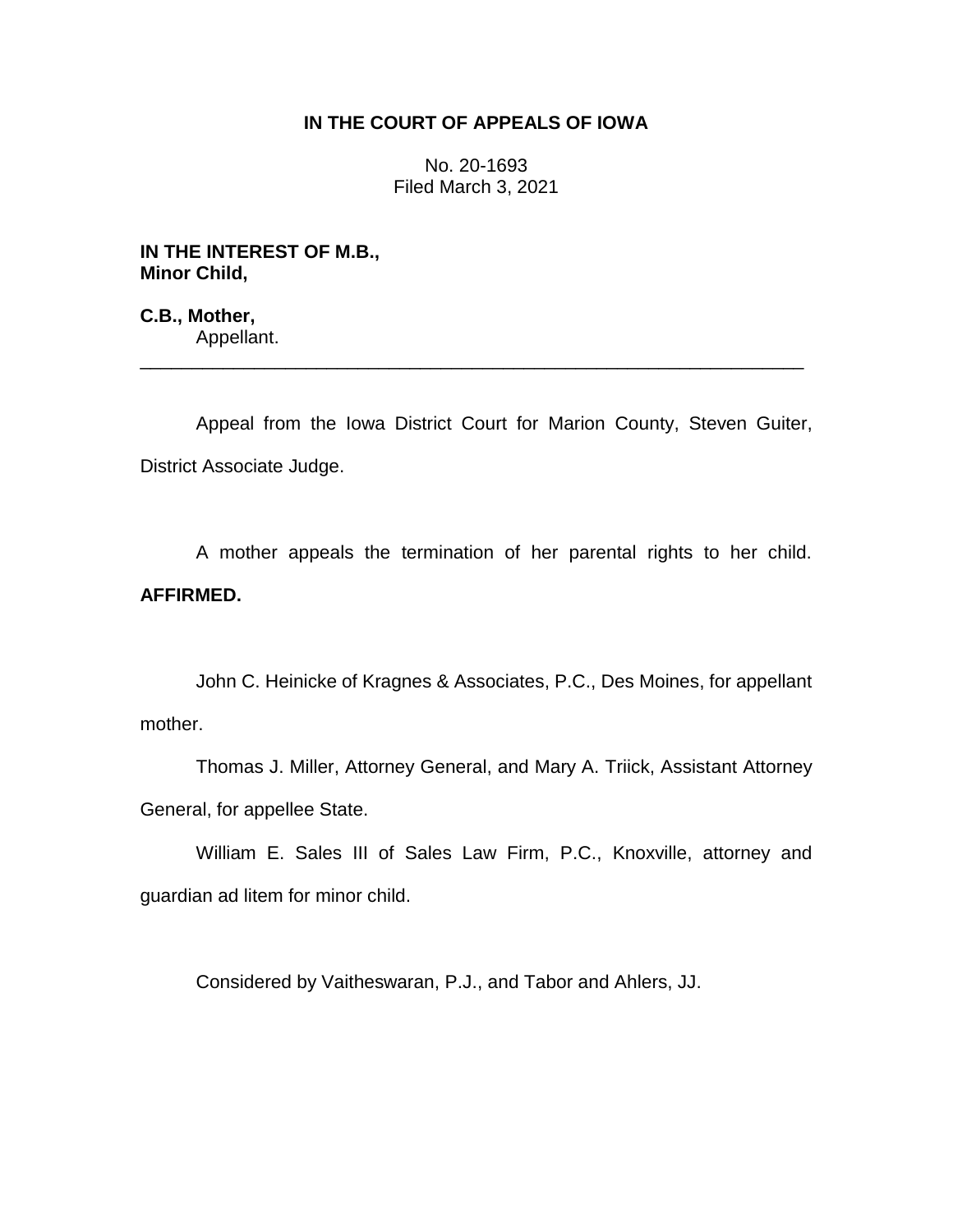## **VAITHESWARAN, Presiding Judge.**

A mother appeals the termination of her parental rights to her child, born in

2010. She contends (1) the State failed to prove the grounds for termination cited

by the district court; (2) the district court should have afforded her additional time

to work toward reunification; (3) termination was not in the child's best interests;

and (4) the district court should have invoked an exception to termination.

In a prior appeal, the court of appeals summarized the facts leading up to

the child's adjudication as a child in need of assistance:

The child's mother and father divorced in 2015. After the divorce, the child lived with her mother. . . .

The department of human services intervened after receiving a complaint that green mold was growing on the child's scalp, the mother's home lacked running water, and the city was about to condemn the house. The department applied to have the child removed from the mother's custody. The district court granted the application, and the child was placed with her father.

The father testified that when the child was placed with him, she was "completely behind" on her immunizations, had not been to a dentist for "[t]hree years," had mold in her hair, and was wearing diapers. She was "extremely behind" in her education, with a "nonexistent ability to write," had reading skills at the level of "a kindergartner," and had "non-existent" math skills. He stated she had no "learning disabilities to explain why she was behind." He confirmed the mother's house lacked running water, had "four to eight inches of sewage water just floating in the basement," was "overrun with clutter" including "boxes and books" on the child's bed, and had "rotting food on the tables and in the refrigerator."

The child was evaluated at a child protection center. Based on a review of her medical chart, the evaluator suspected that she experienced "[m]edical [c]hild [a]buse (Munchausen Syndrome by proxy)" at the hands of her mother.

A child protective worker employed by the department attended the evaluation and heard the child "talk about not having water to bathe or shower." She issued a "founded" child-abuse report based on the absence of running water; the "placarding" of the house, meaning "the city determined that it was not a livable location for anybody to continue to inhabit"; the mold in the child's hair; and the suspected medical child abuse.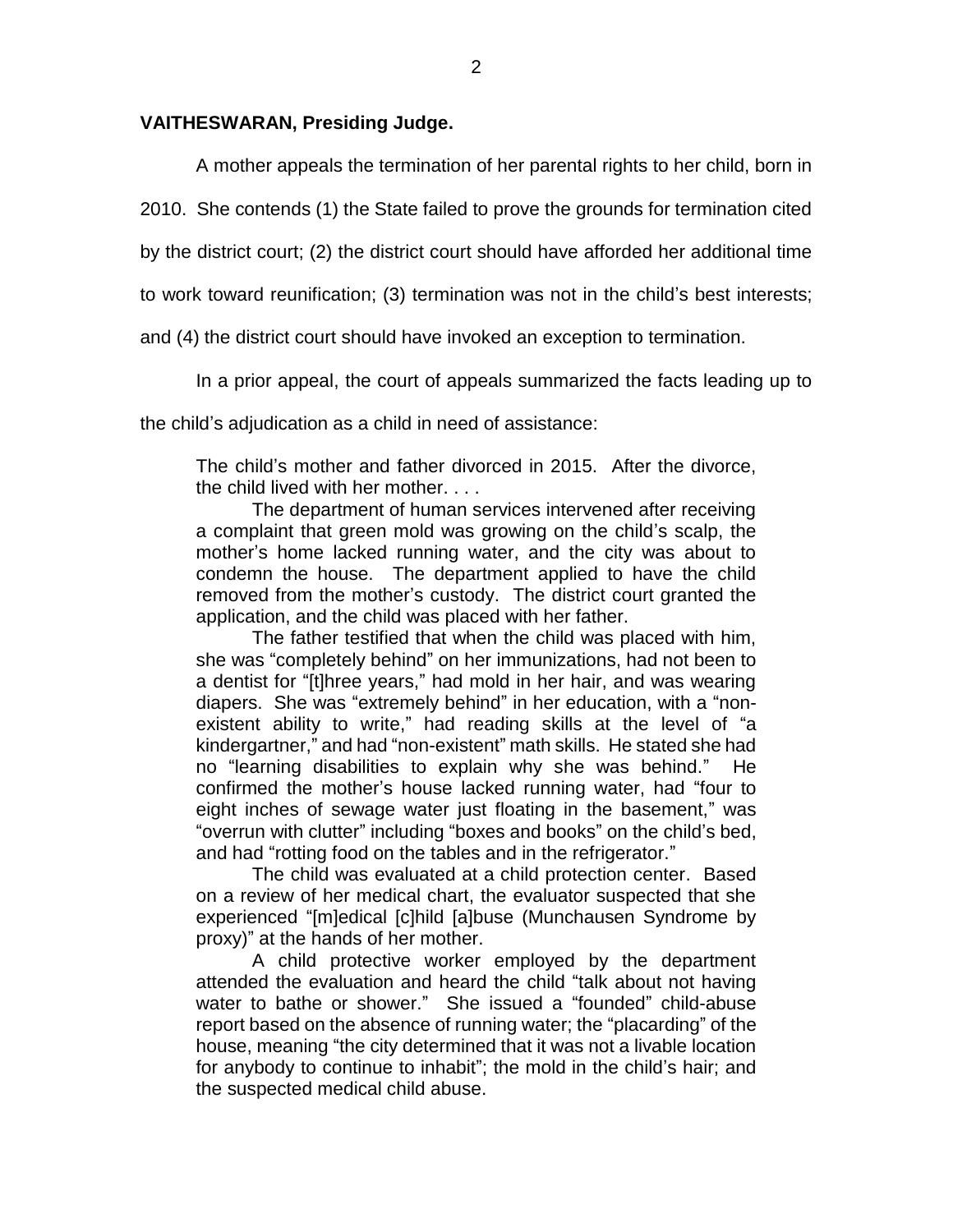Shortly before the department intervened, the mother was charged with operating a motor vehicle while under the influence, first offense. The mother appeared to concede she pled guilty to the charge. She also stated that, while she was jailed on the charge, her disabled adult son cared for the child.

*In re M*.*B*., No. 20-0404, 2020 WL 2065965, at \*1–2 (Iowa Ct. App. Apr. 29, 2020). The court affirmed the adjudication of the child under Iowa Code sections 232.2(c) (2), (g), and (n) (2019) but reversed the adjudication under section 232.2(6)(b). *Id*. at \*3.

Following the appeal, the district court filed a dispositional review order maintaining the status quo. The State later petitioned to terminate the mother's parental rights. The district court granted the petition, citing several statutory grounds.

"When the juvenile court terminates parental rights on more than one statutory ground, we may affirm the juvenile court's order on any ground we find supported by the record." *In re A*.*B*., 815 N.W.2d 764, 774 (Iowa 2012). We will focus on Iowa Code section 232.116(1)(f) (2020), which requires proof of several elements, including proof "that at the present time the child cannot be returned to the custody of the child's parents." Iowa Code  $\S$  232.116(1)(f)(4).

The mother disputes the cannot-be-returned element but at the same time concedes that, "because [she] has unresolved substance abuse and mental health issues, she cannot presently take custody of her daughter." *See In re A*.*M*., 843 N.W.2d 100, 111 (Iowa 2014) (noting that "at the present time" means at the time of termination hearing (citing *In re D*.*W*., 791 N.W.2d 703, 707 (Iowa 2010))). Her concession effectively resolves her evidentiary challenge, as does her testimony

. . . .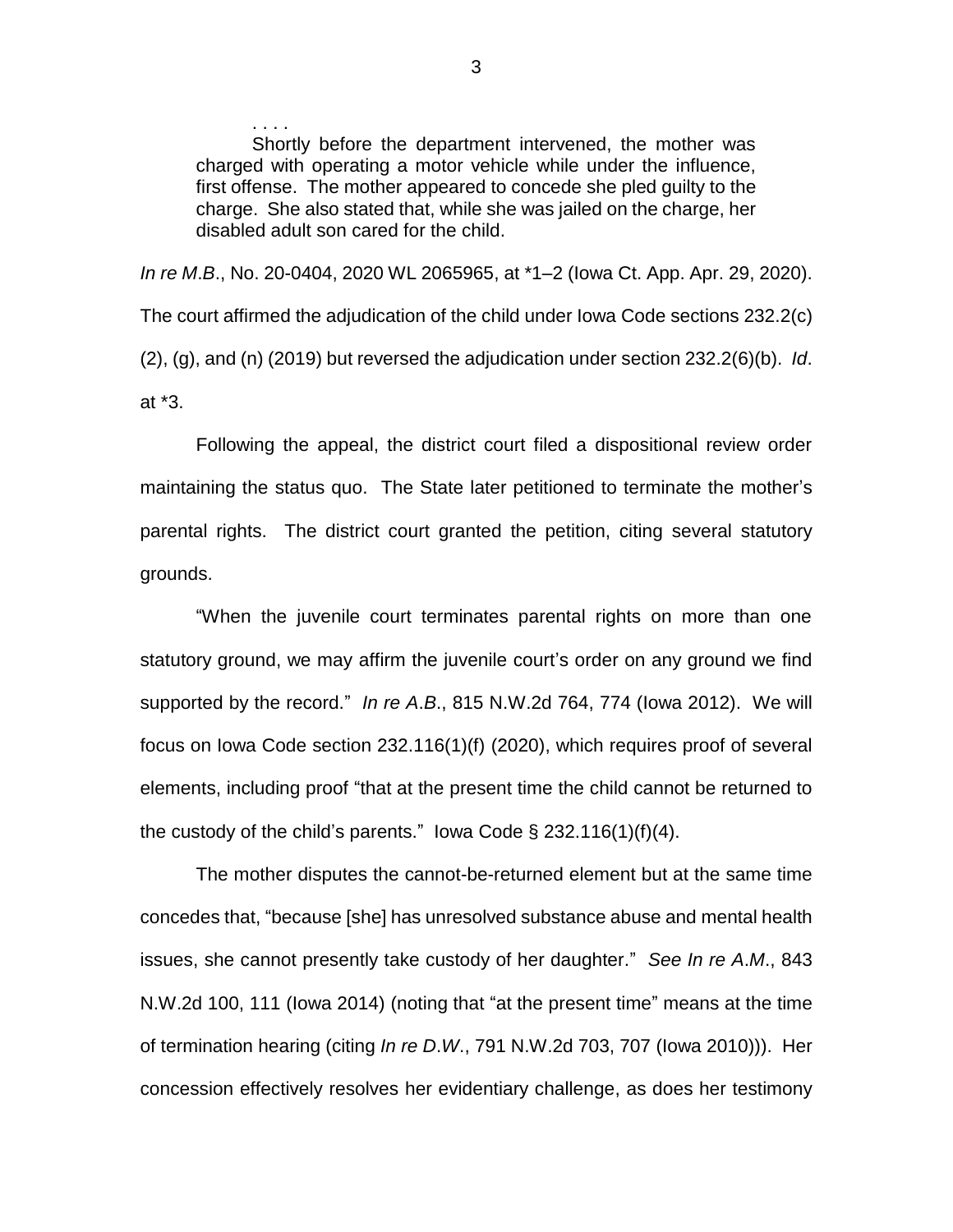at the termination hearing. Specifically, when asked if it would be safe to have the child returned to her, she responded, "No—not at this time." On our de novo review, we agree with the district court that section 232.116(1)(f) was satisfied.

The mother alternatively asserts she should have been afforded additional time to work toward reunification, given the effects of the 2020 derecho and recent upgrades to her home. *See* Iowa Code §§ 232.104(2)(b), .117(5). But the mother squandered the time she was given. The department of human services case manager testified the mother had no visits with the child to her knowledge and, contrary to the mother's assertion, "her visitation was not dependent on" completion of certain evaluations. The case manager also stated the mother did not make contact with the department or respond to a service provider's offers of services. In her words, "We've had very little information on the mother's services, housing, abilities to parent, mental health, [and] substance [abuse] status." She had "no reason to believe it would be any different" in six months and she believed a six-month extension would be "very detrimental to" the child. We agree with the district court that "[a] 6-month extension is not appropriate in this case as there is not a reasonable belief that [the mother's] behavior would change to allow [the child] to safely return to [the mother's] care."

Termination must also serve the child's best interests. *See id.* § 232.116(2). The mother's acknowledgment that it would be unsafe to have the child returned to her care is virtually dispositive of this issue. *See In re P*.*L*., 778 N.W.2d 33, 40 (Iowa 2010) ("Section 232.116(2) requires us to 'give primary consideration to the child's safety, to the best placement for furthering the long-term nurturing and growth of the child, and to the physical, mental, and emotional condition and needs

4